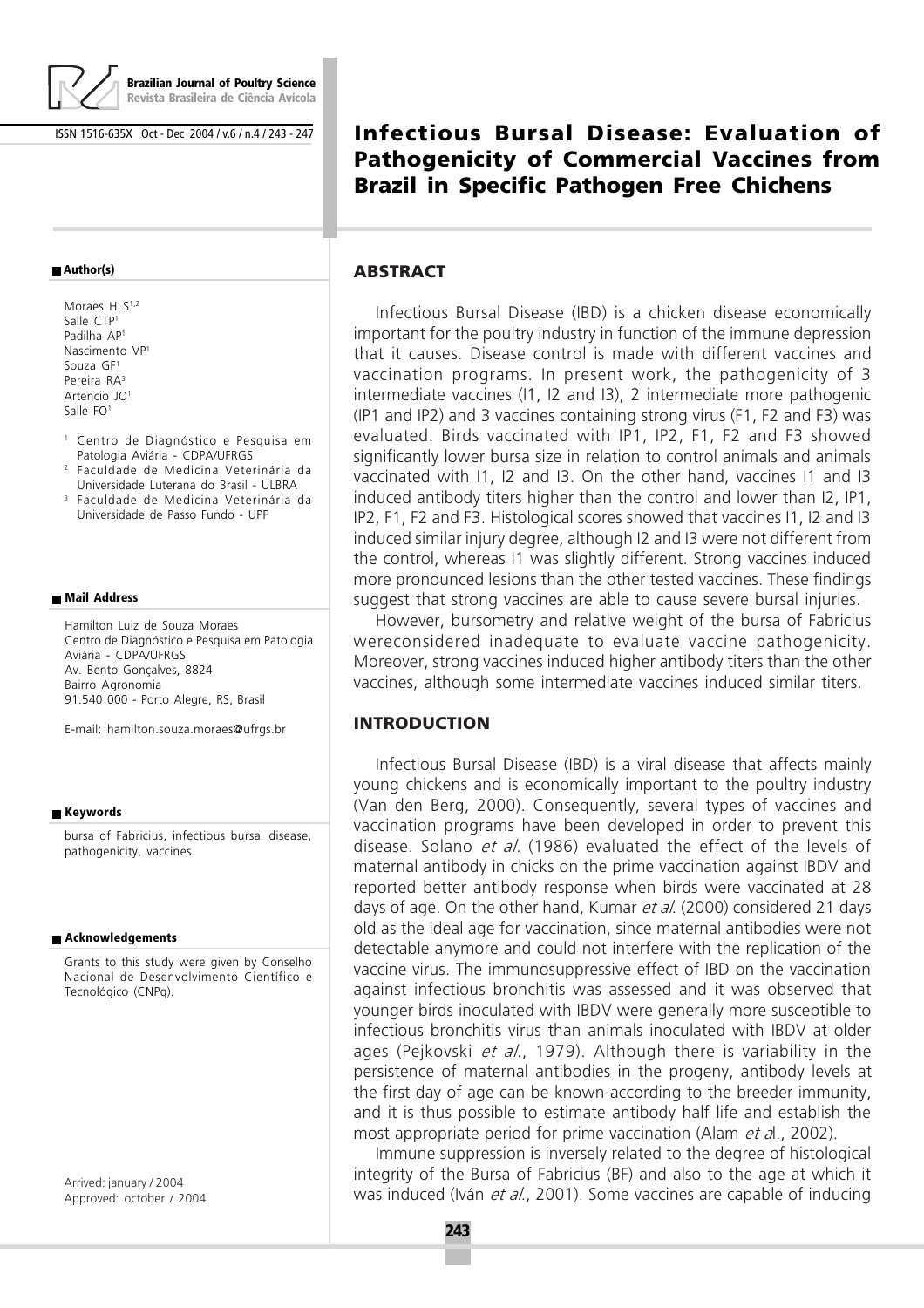

similar or more severe bursal lesions than those caused by field virus strains. Luengo et al. (2001) evaluated the severity of macroscopic and microscopic lesions caused by IBDV infection in three groups of animals vaccinated at 4 weeks of age with a commercial live vaccine (intermediary strain). Bursa atrophy and reduced bursa weight:body weight ratio was observed after seven weeks, which could be responsible for immunodeficiency. In a second experiment, vaccinated birds were challenged with a classical IBDV strain; follicular necrosis and lymphocyte depletion were observed, associated to acute inflammation, edema, hemorrhage, and heterophil infiltration. Kim et al. (1999) studied the long-term effects of IBD infection, evaluating the restoration of BF lesions after chicks were inoculated in the first day of life with two types of vaccine (intermediate and virulent strains). At the beginning of the infection, an extensive bursal B lymphocyte necrosis was observed together with T lymphocyte infiltration. Bursal necrosis was not observed later, and follicular B lymphocyte population was partially restored. Lymphoid repopulation occurred faster in chicks vaccinated with the intermediate vaccine than in the chicks vaccinated with virulent virus sample; repopulation at seven weeks was 80% and 40%, respectively.

The present study evaluated the pathogenicity of commercial vaccines, and contributes to vaccine selection to be used in vaccination programs for chicks.

# **MATERIALS AND METHODS**

#### **Vaccines**

Eight vaccines were used according to the specification of the manufacturers: three intermediate (I1, I2, I3), two intermediate plus (IP1, IP2), and finally three virulent ("hot") vaccine strains (F1, F2, F3).

#### **Birds**

Ninety SPF birds were distributed in 9 groups with 10 animals each. The groups were vaccinated with one vaccine sample each and one last group was the control group. Birds were raised in batteries located in separate rooms with positive pressure and filtered airflow, and feed was given ad libitum.

#### **Vaccination**

The birds of the eight experimental groups were submitted to ocular vaccination (one eye drop) at 21 days old and sacrificed at 28 days of age. Vaccine titers were determined in SPF eggs (Sadia SA, Uberlândia,

Infectious Bursal Disease: Evaluation of Pathogenicity of Commercial Vaccines from Brazil in Specific Pathogen Free Chichens

MG, Brazil), and a standard titer of 10<sup>3.0</sup> DIE50 was used for all vaccinations. The control group was not vaccinated.

#### **Bursometry**

At 28 days of age, birds were weighed, slaughtered and BF diameters were measured with a ruler called bursometer (Fort Dodge Animal Health). In the bursometer, each orifice from 1 to 8 represents a diameter, as follows:

1=3.17 mm 2=6.35mm 3=9.52mm 4=12.70 5=15.87m 6=19.05 7=22.22mm 8=25.40mm.

#### **Relative Weight of the Bursa of Fabricius**

Birds were weighed and the BF was immediately weighed after being removed. BF relative weight was calculated as BF weight (BW) divided by bird body weight (BBW) multiplied by 1000.

#### **Histopathology**

The collected BF were fixed in 10% buffered formalin, and transversally cut at the median region. Both sections were dehydrated, clarified and embedded in paraffin. Cuts were performed and stained with hematoxylin and eosin, and the intensity of lesions was scored according to Muskett et al. (1979). Each score, numbered from 0 to 5, represents the degree of lymphocitary depletion corresponding to normal, lower than 24%, from 25 to 49%, from 50 to 69%, from 70 to 89% and higher than 90% respectively.

#### **ELISA**

Serum samples were collected from the 90 birds before slaughter at 28 days of age and IBDV antibody levels were evaluated using a commercial ELISA kit (CivitesTM AVI IBD®, Laboratórios Hipra SA. Avda. la selva, 135 - 17170 Amer, Girona, Spain.

#### **Statistical analysis**

Data were analyzed using the statistical softwares Sigmastat StatisticalTM (Version 2.0, SPSS Inc., Chicago, Illinois, USA) and MinitabTM Statistical (Version 13.2, Minitab Inc., Chicago, Illinois, USA)

#### **RESULTS**

#### **Bursa of Fabricius diameter**

The diameter of the bursa of Fabricius was compared among vaccine groups. No differences (p>0.05) in the size of the bursa were seen between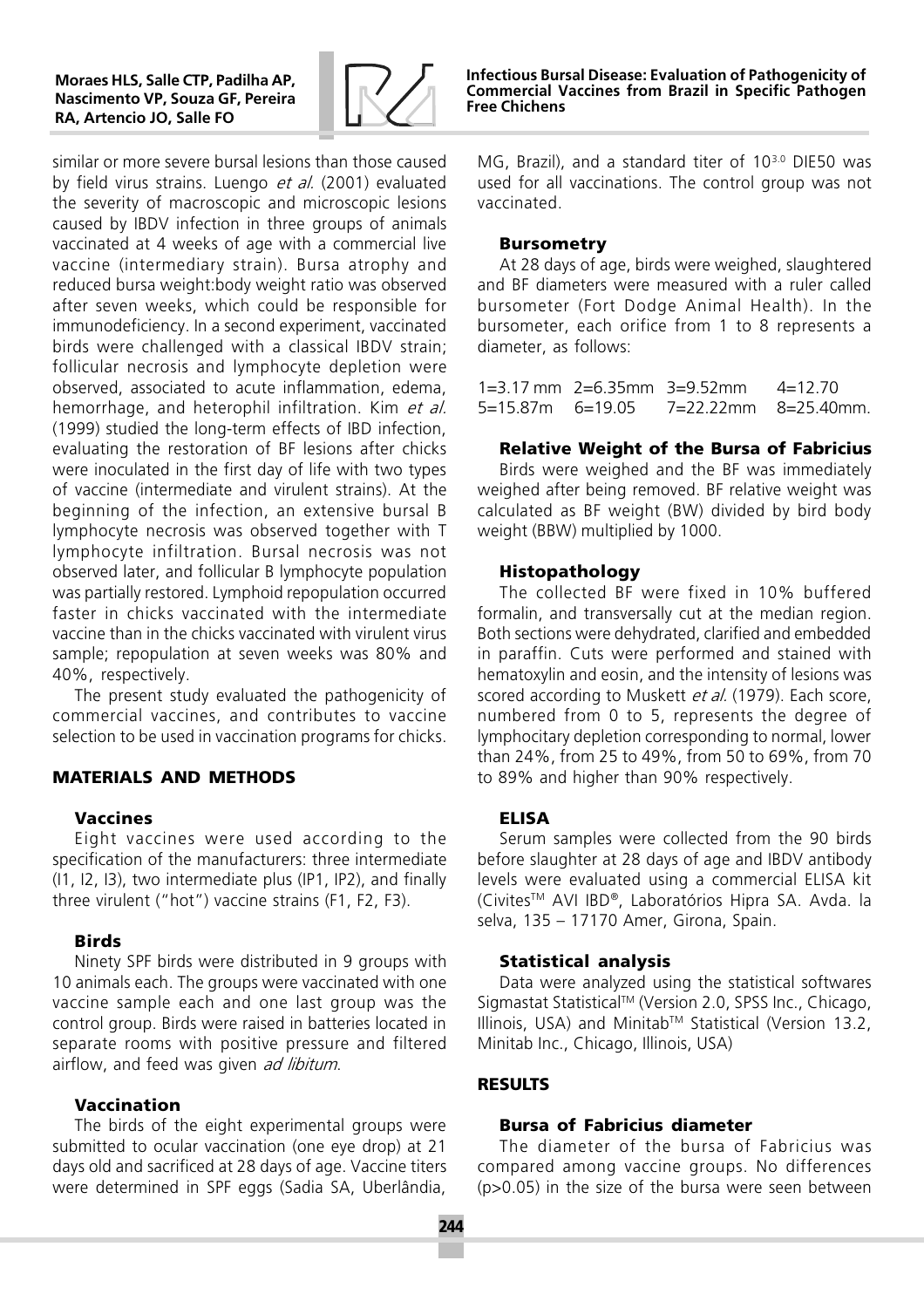

Infectious Bursal Disease: Evaluation of Pathogenicity of Commercial Vaccines from Brazil in Specific Pathogen Free Chichens

animals from the control group and those vaccinated with I1, I2 and I3. However, animals that were vaccinated with IP1, IP2, F1, F2 and F3 had smaller bursas (p<0.05) when compared to the control group. Bursa sizes in animals vaccinated with I1, I2, I3 were greater ( $p < 0.05$ ) than in the birds vaccinated with IP1, IP2, F1, F2 and F3. Table 1 shows bursa diameter averages and the standard deviation for the different vaccine groups.

**Table 1** – Mean diameter of bursa of Fabricius (mm) and standard deviation (SD) for each vaccine group.

| <b>Vaccines</b> | n  | <b>Mean diameter</b> | <b>SD</b> |
|-----------------|----|----------------------|-----------|
|                 |    |                      |           |
| Control         | 10 | 4.8 <sup>a</sup>     | 0.63      |
|                 | 10 |                      | 0.51      |
| 12              | 10 | 4.3 <sup>a</sup>     | 0.48      |
| l3              | 10 | 4.8                  | 0.63      |
| IP1             | 10 | 3.5 <sup>6</sup>     | 0.52      |
| IP <sub>2</sub> | 10 | $\overline{3}$       | 0.42      |
| F <sub>1</sub>  | 10 | 2.9                  | 0.31      |
| F <sub>2</sub>  | 10 | 3 <sub>c</sub>       | 0.00      |
| F <sub>3</sub>  | 10 |                      | 0.31      |

Different letters in the same column indicate different means  $(n<0.05)$ 

#### **Relative weight of the bursa of Fabricius**

Intermediate vaccines (I1, I2 and I3) were not able to reduce bursa size significantly compared to the control group (p>0.05). However, the more pathogenic intermediate (IP1 and IP2) and the very virulent vaccines (F1, F2 and F3) were able to cause enough reduction (p<0.05) in bursa size, and were different from the control group as well as from the group of birds that were vaccinated with the intermediate vaccines (I1, I2 and I3). Table 2 presents mean relative BF weight and standard deviation according to the different vaccines.

**Table 2**  $-$  Means of bursa relative weight and standard deviation (SD) for each vaccine group.

| Vaccine         | n  | <b>Relative weight</b> | <b>SD</b> |
|-----------------|----|------------------------|-----------|
|                 |    |                        |           |
| Control         | 10 | 5.88 <sup>a</sup>      | 0.90      |
|                 | 10 | 5.88 <sup>a</sup>      | 1.38      |
| 12              | 10 | $6.06^{a}$             | 1.64      |
| IЗ              | 10 | 7.22 <sup>a</sup>      | 1.20      |
| IP1             | 10 | $3.05^{b}$             | 1.15      |
| IP <sub>2</sub> | 10 | 2.62 <sup>b</sup>      | 0.81      |
| F <sub>1</sub>  | 10 | 1.74                   | 0.41      |
| F <sub>2</sub>  | 10 | 2.00                   | 0.40      |
| F <sub>3</sub>  | 10 | 1 75                   | 0.46      |

Different letters in the same column indicate different means  $(n < 0.05)$ 

## **Antibody titers**

IBD antibody titers induced by the vaccines were measured using ELISA. Antibody levels in I3-vaccinated birds were not different (p>0.05) from the levels in the control group. On the other hand, levels were different (p<0.05) from all other vaccine groups. I1 and IP1 developed a similar antibody response, which was different (p<0.05) compared to the control group and similar (p>0.05) to IP2 and very virulent vaccines (VV). Although I2 induced antibody titers similar to I1 and IP1 vaccines (p>0.05), these values were different (p<0.05) from IP2 and VV vaccines. The more pathogenic intermediate vaccine IP2 and the VV vaccines (F1, F2 and F3) showed similar antibody titers  $(p>0.05)$ .

Table 3 presents the medians of antibody titers induced by the different vaccines.

| <b>Table 3</b> – Medians of antibody titers induced by different |  |  |  |  |
|------------------------------------------------------------------|--|--|--|--|
| vaccines.                                                        |  |  |  |  |

| Vaccine         | n  | Median (log)<br>10                                        |
|-----------------|----|-----------------------------------------------------------|
|                 |    |                                                           |
| Control         | 9  | $2.10^a$<br>3.28 <sup>bc</sup><br>3.00 <sup>b</sup>       |
| 11              | 10 |                                                           |
| 12              | 9  |                                                           |
| 13              | 10 |                                                           |
| IP1             | 10 | $2.23^{\circ}$<br>3.36 <sup>bc</sup><br>3.69 <sup>c</sup> |
| IP <sub>2</sub> | 10 |                                                           |
| F <sub>1</sub>  | 10 | 3.77 <sup>c</sup>                                         |
| F <sub>2</sub>  | 10 | 3.67                                                      |
| F <sub>3</sub>  | 10 | 3.77                                                      |

Different letters in the same column indicate significant differences by the Kruskal-Wallis Test (p<0.05).

### **Histological lesion scores in the Bursa of Fabricius**

Histological lesion scores in the bursas were defined for each evaluated vaccine. Scores were similar (p>0.05) among the intermediate vaccines I1, I2 and I3. However, whereas I2 and I3 scores were similar  $(p< 0.05)$  to the control group, 11 score was different  $(p < 0.05)$ .

Birds vaccinated with the more pathogenic intermediate vaccines (IP1 and IP2) and the VV vaccines  $(F1, F2$  and F3) had similar scores ( $p > 0.05$ ), which were different from the control group and the intermediate vaccines I1, I2 and I3. The medians obtained for histopathological lesion scores of the different vaccines are shown in Table 4.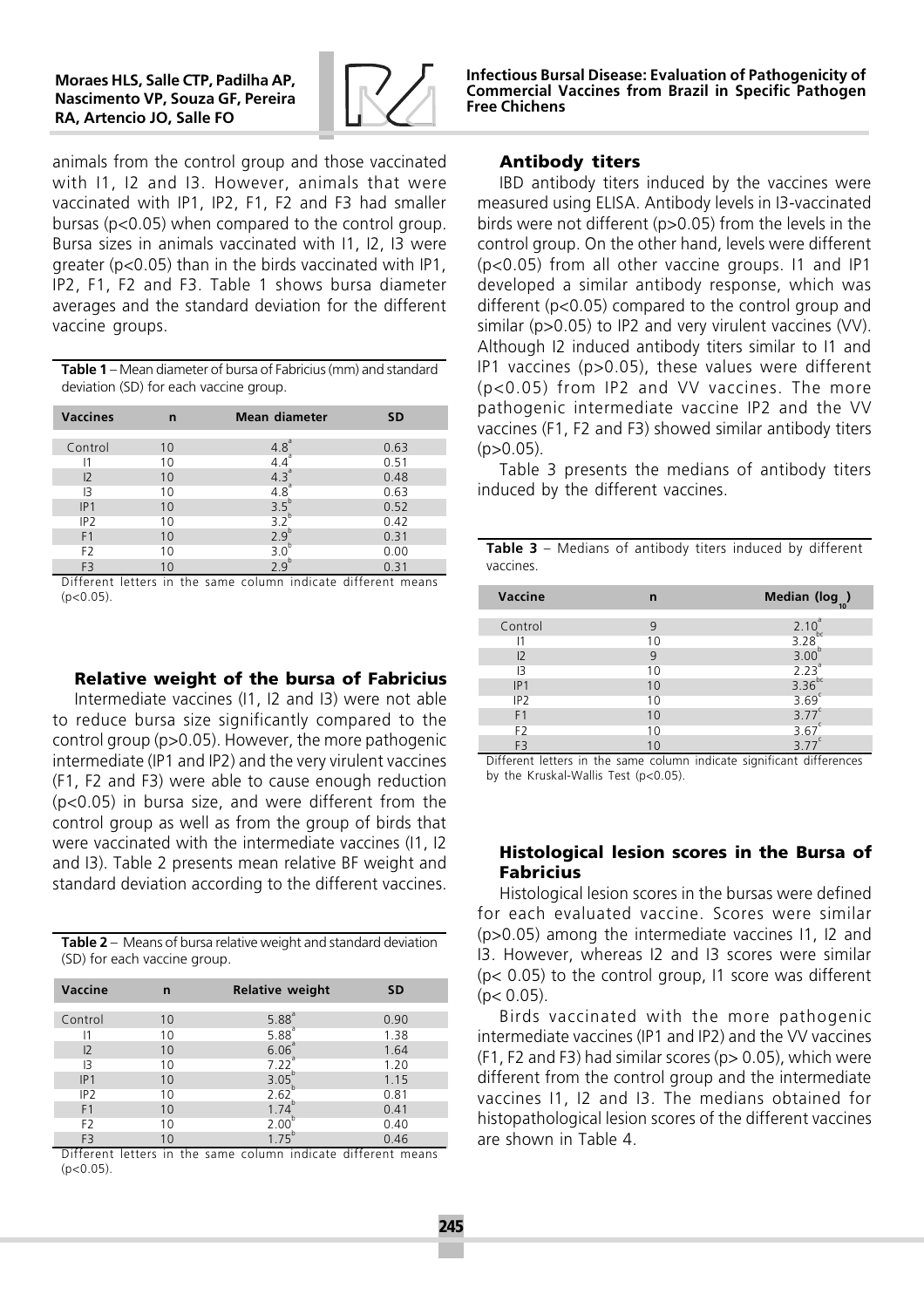

**Table 4**  $-$  Medians from the scores of histopathological lesions induced by the different vaccines.

| Vaccine         | n  | <b>Medians</b>                  |
|-----------------|----|---------------------------------|
| Control         | 10 | 1.00                            |
| 11              | 10 | 2.00                            |
| 12              | 10 | $1.50^{ab}_{ab}$<br>$1.00^{ab}$ |
| $\mathsf{I}3$   | 10 |                                 |
| IP1             | 10 | 4.00                            |
| IP <sub>2</sub> | 10 | 4.00                            |
| F <sub>1</sub>  | 10 | 4.00                            |
| F <sub>2</sub>  | 10 | 3.00                            |
| F <sub>3</sub>  | 10 |                                 |

Different letters in the same column indicate significant differences by the Kruskal-Wallis Test (p<0.05).

# **DISCUSSION AND CONCLUSIONS**

There was no correlation between bursa diameter and bursal histopathological lesion scores. This fact corroborates the hypothesis that bursa measurement is a less sensitive method to evaluate vaccination effect when compared to histopathological score. Similarly, no correlation was found between BF diameter and disease or vaccination when birds vaccinated in the first day of life were challenged with very virulent IBDV samples (Moraes *et al.*, unpublished results). The histopathological test was compared with the results of bursa measurement in a previous study of Gumboro disease monitoring that was carried out in our institution. It was observed that, although 155 animals had histological scores that were considered compatible with disease, 137 of these were considered well immunized by bursa measurement. This result might reflect the fact that bursa measurement does not consider bird weight. Therefore, even though the Bursa of Fabricius in sick birds is atrophied, its diameter in sick birds with high body weight might be similar to the bursa diameter in lighter birds that have been vaccinated (Pereira et al., personal communication).

Serological evaluation showed that some intermediate vaccines were able to induce antibody titers similar to VV vaccines. Rautenschlein et al. (2002) also showed that a intermediate strain and a very virulent strain induced similar antibody titers (p>0.05) during a 29-day period of observation. In the present study, the more pathogenic intermediate strains (IP1 and IP2) induced levels of antibodies against IBDV similar (p> 0.05) to the VV vaccines. However, it should be noted that it is not known whether the vaccines that were used in the paper above are from to the same IBDV virus sample.

It was observed that the vaccine I1 induced antibody titers similar (p>0.05) to the very virulent vaccines, although the histopathological lesion scores were significantly lower than the scores observed for F1, F2 and F3. However, we should consider the antigenic relationship between the studied vaccine virus and the virus used in the ELISA kit.

Ezeokoli et al. (1990) evaluated histological modifications of BF associated with poultry vaccination against IBDV, describing severe lesions in the bursa between three and seven days after vaccination. The authors suggested a vaccination program that should be made in the first days of life, based on the observation that the bursa tissue was completely recovered 15 days after vaccination and that there was no difference between vaccinated and control birds. However, the type of vaccines used in that experiment was not described. These findings disagree from the observations made by Kim et al. (1999), who reported only partial disappearance of bursal necrosis and recovery of B lymphocyte population in the follicles after a long term observation of the infection caused by the IBDV with vaccines containing intermediate and virulent strains. They have also observed seven weeks after inoculation about 80% of repopulation in the bursal follicles of animals exposed to the vaccine prepared with intermediate strain, and 40% in birds that have received a virulent strain vaccine. Thus, the use of vaccines that are proved to induce accentuated lesion degrees in the lymphoid system must be carefully considered, since follicle recovery might not be total. Besides, longer periods of time might be needed for follicular repopulation, during which the animal would be susceptible to several diseases.

The present study reveals that the more pathogenic intermediate vaccines as well as very virulent vaccines caused severe BF injury in vaccinated animals, resulting in lymphocyte depletion of approximately 90%. It must be noted that such histological lesions are compatible with the signs of disease induced by the pathogenic field virus strains. Consequently, the induced degree of pathogenicity must always be considered before determining which vaccine samples should be used in a vaccination program.

#### **REFERENCES**

Alam J, Rahman MM, Sil BK, Khan MSR, Giasuddin Sarker MSK. Effect of maternally derived antibody on vaccination against infectious bursal disease (Gumboro) with live vaccine in broiler. nInternational Journal of Poultry Science 2002; 1(4):98-101.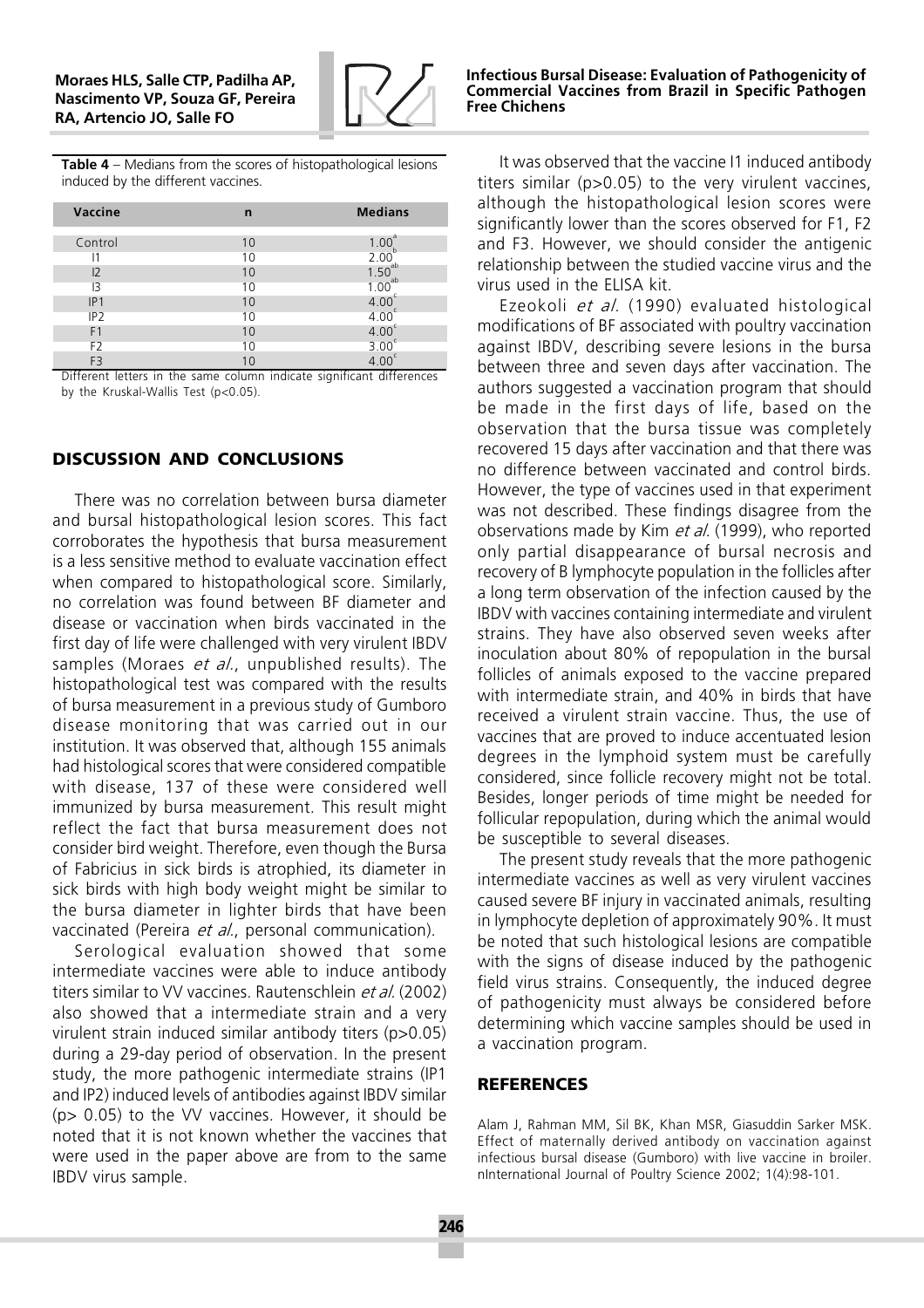

Ezeokoli CD, Jtyondo EA, Nwannenna, AI, Umoh JU. Immunossupression and histopathological changes in the bursa of Fabricius associated with infectious bursal disease vaccination in chicken. Comparative Immunology Microbiology and Infectious Diseases 1990; 13(4):181-8.

Iván J, Nagy N, Magyar A, Kacskovics I, Mészáros J. Functional restoration of the bursa of Fabricius following in ovo infectious bursal disease vaccination. Veterinary Immunology and Immunopathology 2001; 79:235-248.

Kim J, Gagic M, Sharma JM. Recovery of antibody-producing ability and lymphocyte repopulation of bursal follicles in chickens exposed to infectious bursal disease virus. Avian Diseases 1999; 43:401- 413.

Kumar K, Singh KCP, Prasad CB. Immune responses to intermediate strain IBD vaccine at different levels of maternal antibody in broiler chickens. Tropical Animal Health and Production 2000; 32(6):357- 360.

Luengo A, Butcher G, Kozuka Y, Miles R. Histopathology and transmission electron microscopy of the bursa of Fabricius following IBD vaccination and IBD virus challenge in chickens. Revista Científica 2001; 11(6):533-544.

Muskett JC, Hopkins IG, Edwards KR, Thornton DH. Comparison of two infectious bursal disease vaccine strains and potential hazards in susceptible and maternally immune birds. Veterinary Record 1979; 104:332-334.

Pejkovski C, Davellar FG, Kouwenhoven B. Immunosupressive effect of infectious disease virus on vaccination against infectious bronchitis. Avian Pathology 1979; 8:95-106.

Solano W, Giambrone JJ, Williams JC, Lauerman LH, Panangala VS, Garces C. Effect of maternal antibody on timing of initial vaccination of young White Leghorn chickens against infectious bursal disease virus. Avian Diseases 1986; 30(4):648-652.

Van den Berg TP. Acute infectious bursal disease in poultry: a review. Avian Pathology 2000; 29:175-194.